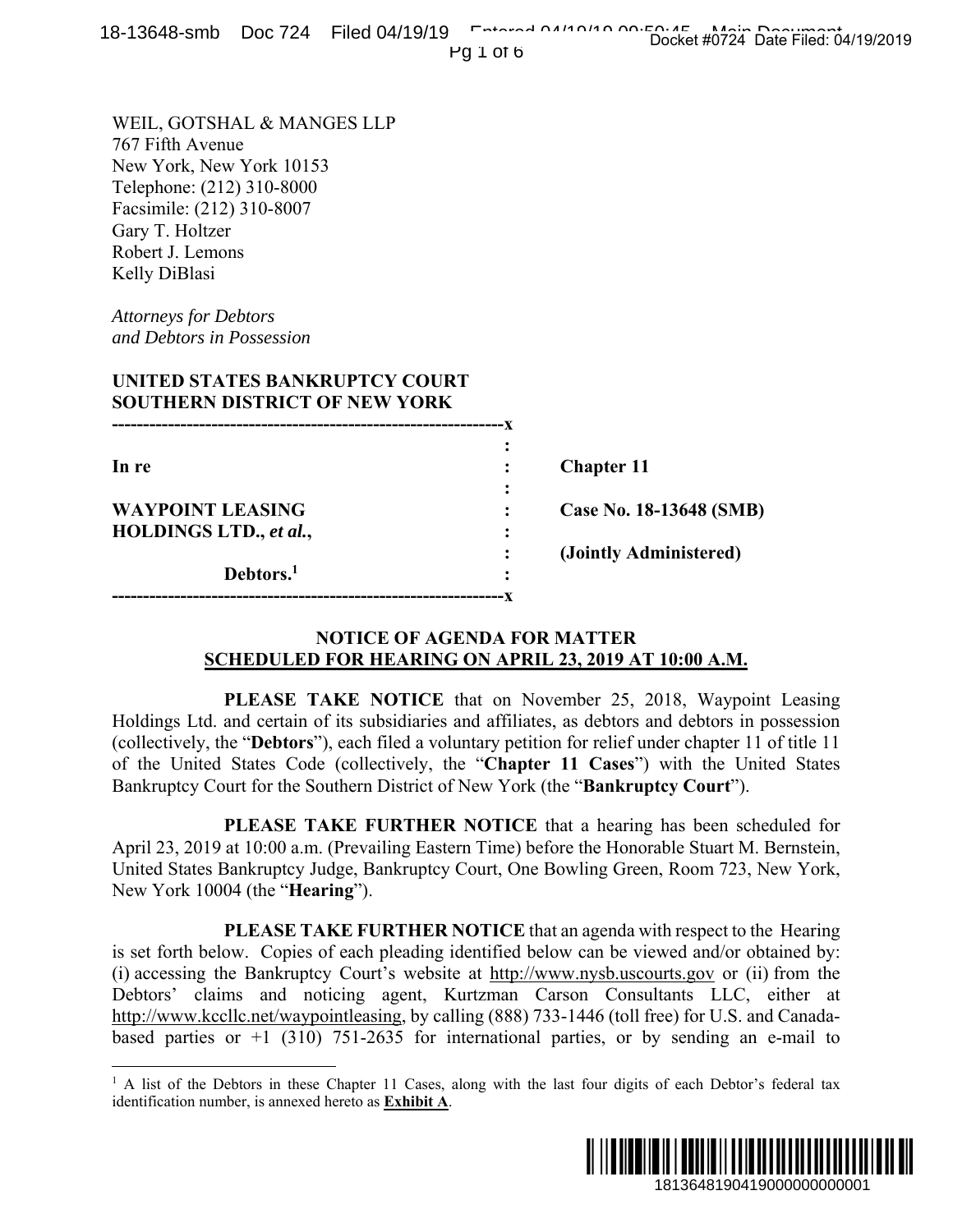WaypointInfo@kccllc.com. Note that a PACER password is needed to access documents on the Bankruptcy Court's website.

## **I. MATTER FOR WHICH OBJECTION DEADLINE HAS NOT YET PASSED:**

1. Amended Motion of Macquarie Rotorcraft Leasing Holdings Limited, as Purchaser, for Entry of Order Authorizing (I) Acquisition of Certain Transferred Assets, Comprised of MSN 920022 Aircraft and Related Assets, Through Transfer of Beneficial Interests in MSN 920022 Trust and Related Relief Regarding Closing Matters for Such Purchase and (II) Dismissing Chapter 11 Case for MSN 920022 Trust: Case No. 18-13675, Effective as of Closing Date of Such Transaction **[ECF No. 721]**

Response Deadline: April 22, 2019 at 5:00 p.m.

Responses Filed: None.

Related Documents:

- A. Motion of Macquarie Rotorcraft Leasing Holdings Limited, as Purchaser, for Entry of Order Authorizing (I) Acquisition of Certain Transferred Assets, Comprised of MSN 920022 Aircraft and Related Assets, and (II) Dismissing Chapter 11 Case for MSN 920022 Trust **[ECF No. 715]**
- B. Declaration of Michael J. Edelman in Support of an Order to Show Cause Scheduling a Hearing on Shortened Notice **[ECF No. 716]**
- C. Order to Show Cause Scheduling a Hearing on Shortened Notice **[ECF No. 720]**

Status: This matter is going forward.

Dated: April 19, 2019 New York, New York

> /s/ Kelly DiBlasi WEIL, GOTSHAL & MANGES LLP 767 Fifth Avenue New York, New York 10153 Telephone: (212) 310-8000 Facsimile: (212) 310-8007 Gary T. Holtzer Robert J. Lemons Kelly DiBlasi

*Attorneys for Debtors and Debtors in Possession*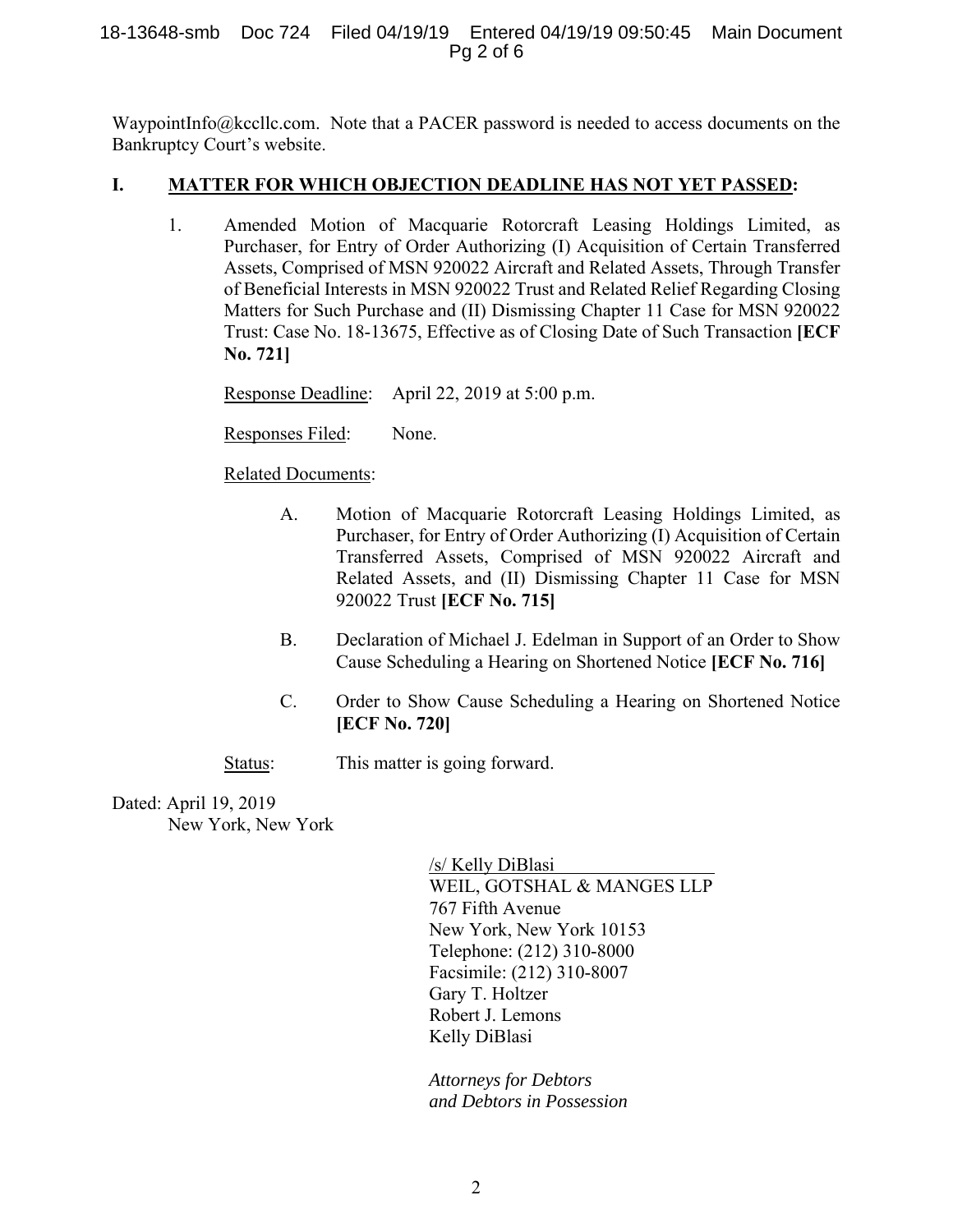18-13648-smb Doc 724 Filed 04/19/19 Entered 04/19/19 09:50:45 Main Document Pg 3 of 6

# **Exhibit A**

**Debtors**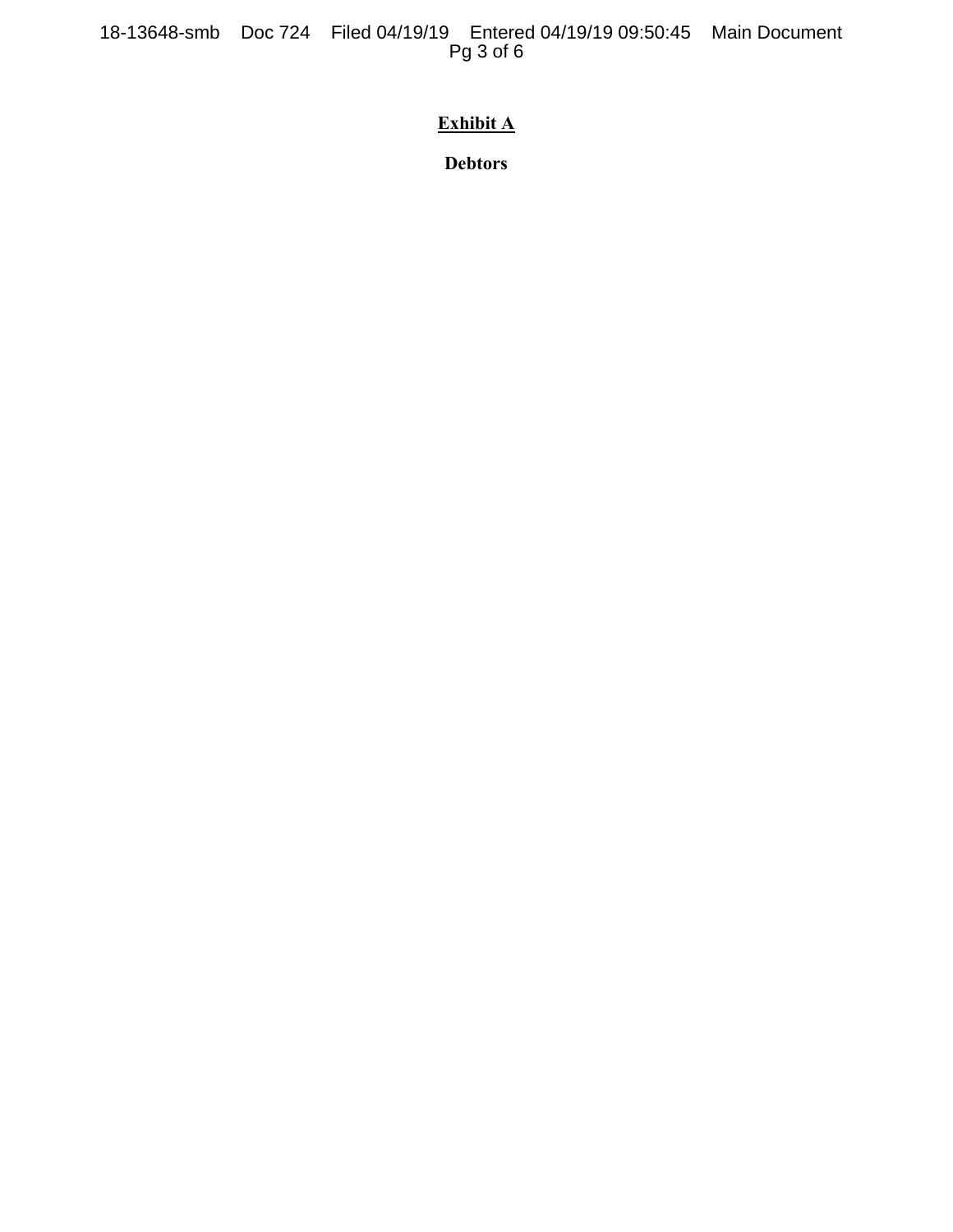### 18-13648-smb Doc 724 Filed 04/19/19 Entered 04/19/19 09:50:45 Main Document Pg 4 of 6

| <b>Debtor</b>                             | Last 4<br>Digits of<br><b>Tax ID</b><br><b>Number</b> | <b>Debtor</b>                                  | Last 4<br>Digits of<br><b>Tax ID</b><br><b>Number</b> |
|-------------------------------------------|-------------------------------------------------------|------------------------------------------------|-------------------------------------------------------|
| Waypoint Leasing Holdings Ltd.            | 2899                                                  | <b>MSN 760682 Trust</b>                        | N/A                                                   |
| Waypoint Leasing (Luxembourg)<br>S.à r.l. | 7041                                                  | <b>MSN 920022 Trust</b>                        | N/A                                                   |
| Waypoint Leasing (Ireland)<br>Limited     | 6600                                                  | <b>MSN 920062 Trust</b>                        | N/A                                                   |
| Waypoint Asset Co 10 Limited              | 2503                                                  | <b>MSN 920125 Trust</b>                        | N/A                                                   |
| MSN 2826 Trust                            | N/A                                                   | <b>MSN 9229 AS</b>                             | 7652                                                  |
| MSN 2879 Trust                            | N/A                                                   | Waypoint Asset Co 3A Limited                   | 6687                                                  |
| Waypoint Asset Co 11 Limited              | 3073                                                  | <b>MSN 41371 Trust</b>                         | N/A                                                   |
| MSN 2905 Trust                            | N/A                                                   | Waypoint Asset Euro 1A Limited                 | 9804                                                  |
| Waypoint Asset Co 14 Limited              | 1585                                                  | Waypoint Asset Co 1K Limited                   | 2087                                                  |
| Waypoint Asset Co 15 Limited              | 1776                                                  | MSN 4469 Trust                                 | N/A                                                   |
| Waypoint Asset Co 3 Limited               | 3471                                                  | MSN 6655 Trust                                 | N/A                                                   |
| AE Helicopter (5) Limited                 | N/A                                                   | Waypoint Leasing (Luxembourg)<br>Euro S.à r.l. | 8928                                                  |
| AE Helicopter (6) Limited                 | N/A                                                   | Waypoint Asset Co 1A Limited                   | 1208                                                  |
| MSN 31141 Trust                           | N/A                                                   | Waypoint Leasing Labuan 1A<br>Limited          | 2299                                                  |
| <b>MSN 31492 Trust</b>                    | N/A                                                   | Waypoint Asset Co 1C Limited                   | 0827                                                  |
| <b>MSN 36458 Trust</b>                    | N/A                                                   | Waypoint Asset Co 1D Limited                   | 7018                                                  |
| <b>MSN 760543 Trust</b>                   | N/A                                                   | Waypoint Asset Co 1F Limited                   | 6345                                                  |
| <b>MSN 760551 Trust</b>                   | N/A                                                   | Waypoint Asset Co 1G Limited                   | 6494                                                  |
| <b>MSN 760581 Trust</b>                   | N/A                                                   | Waypoint Asset Co 1H Limited                   | 7349                                                  |
| <b>MSN 760628 Trust</b>                   | N/A                                                   | Waypoint Asset Co 1J Limited                   | 7729                                                  |
| <b>MSN 760631 Trust</b>                   | N/A                                                   | <b>MSN 20159 Trust</b>                         | N/A                                                   |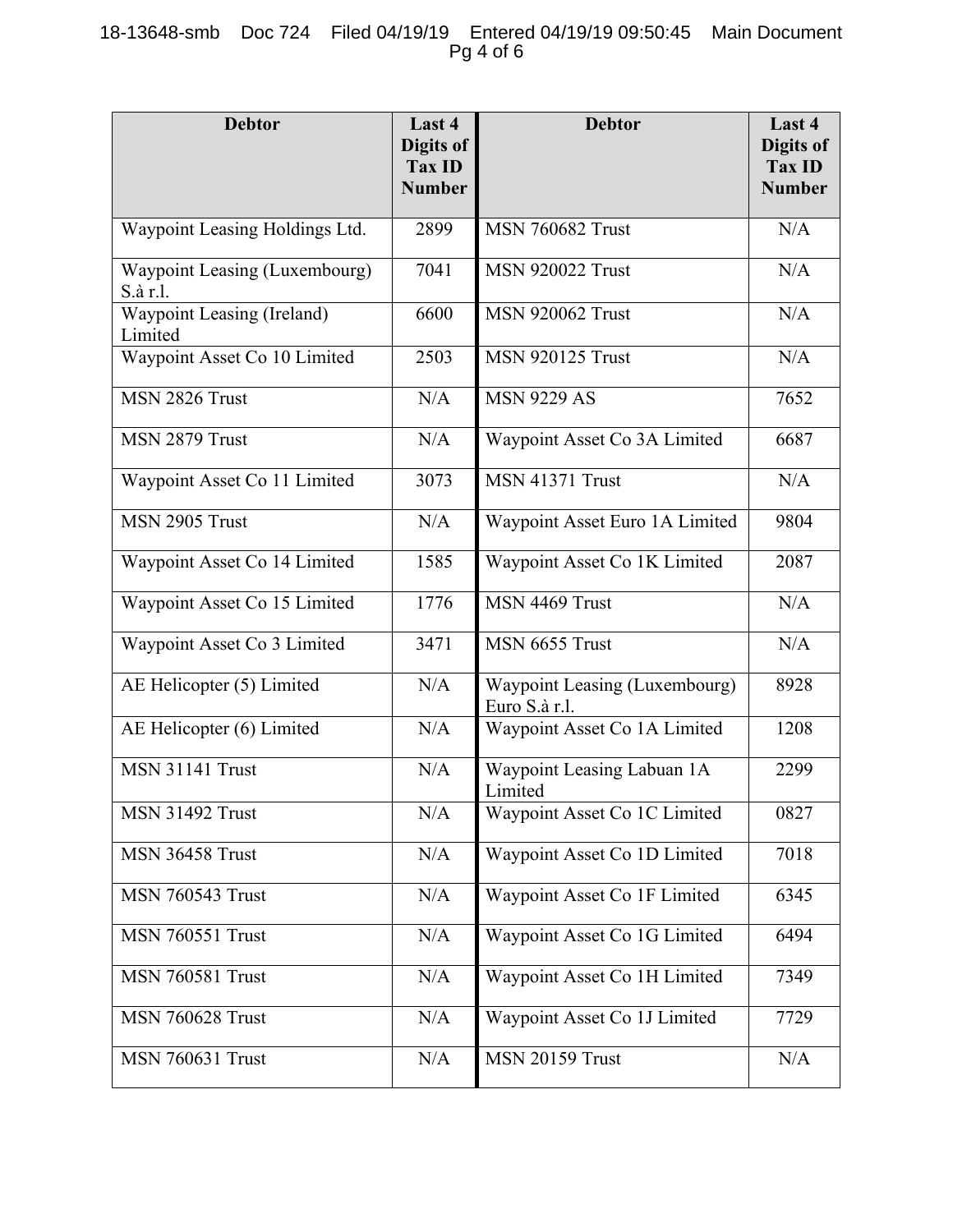## 18-13648-smb Doc 724 Filed 04/19/19 Entered 04/19/19 09:50:45 Main Document Pg 5 of 6

| <b>Debtor</b>                         | Last 4<br>Digits of<br>Tax ID<br><b>Number</b> | <b>Debtor</b>                  | Last 4<br>Digits of<br><b>Tax ID</b><br><b>Number</b> |
|---------------------------------------|------------------------------------------------|--------------------------------|-------------------------------------------------------|
| MSN 6658 Trust                        | N/A                                            | Waypoint Asset Funding 6 LLC   | 4964                                                  |
| Waypoint 760626 Business Trust        | N/A                                            | Waypoint Asset Co 7 Limited    | 9689                                                  |
| MSN 7152 Trust                        | N/A                                            | Waypoint Asset Euro 7A Limited | 2406                                                  |
| MSN 7172 Trust                        | N/A                                            | Waypoint Asset Co 8 Limited    | 2532                                                  |
| Waypoint Asset Funding 3 LLC          | 4960                                           | <b>MSN 31041 Trust</b>         | N/A                                                   |
| Waypoint Asset Malta Ltd              | 5348                                           | <b>MSN 31203 Trust</b>         | N/A                                                   |
| Waypoint Leasing Labuan 3A<br>Limited | 8120                                           | <b>MSN 31578 Trust</b>         | N/A                                                   |
| Waypoint Leasing UK 3A Limited        | 0702                                           | <b>MSN 760617 Trust</b>        | N/A                                                   |
| Waypoint Asset Co 4 Limited           | 0301                                           | <b>MSN 760624 Trust</b>        | N/A                                                   |
| Waypoint Asset Co 5 Limited           | 7128                                           | <b>MSN 760626 Trust</b>        | N/A                                                   |
| Waypoint Leasing Services LLC         | 8965                                           | <b>MSN 760765 Trust</b>        | N/A                                                   |
| <b>MSN 14786 Trust</b>                | N/A                                            | <b>MSN 920063 Trust</b>        | N/A                                                   |
| MSN 2047 Trust                        | N/A                                            | <b>MSN 920112 Trust</b>        | N/A                                                   |
| MSN 2057 Trust                        | N/A                                            | Waypoint 206 Trust             | N/A                                                   |
| Waypoint Asset Co 5B Limited          | 2242                                           | Waypoint 407 Trust             | N/A                                                   |
| Waypoint Leasing UK 5A Limited        | 1970                                           | Waypoint Asset Euro 1B Limited | 3512                                                  |
| Waypoint Asset Co 6 Limited           | 8790                                           | Waypoint Asset Euro 1C Limited | 1060                                                  |
| <b>MSN 31042 Trust</b>                | N/A                                            | <b>MSN 20012 Trust</b>         | N/A                                                   |
| <b>MSN 31295 Trust</b>                | N/A                                            | <b>MSN 20022 Trust</b>         | N/A                                                   |
| <b>MSN 31308 Trust</b>                | N/A                                            | <b>MSN 20025 Trust</b>         | N/A                                                   |
| <b>MSN 920119 Trust</b>               | N/A                                            | <b>MSN 920113 Trust</b>        | N/A                                                   |